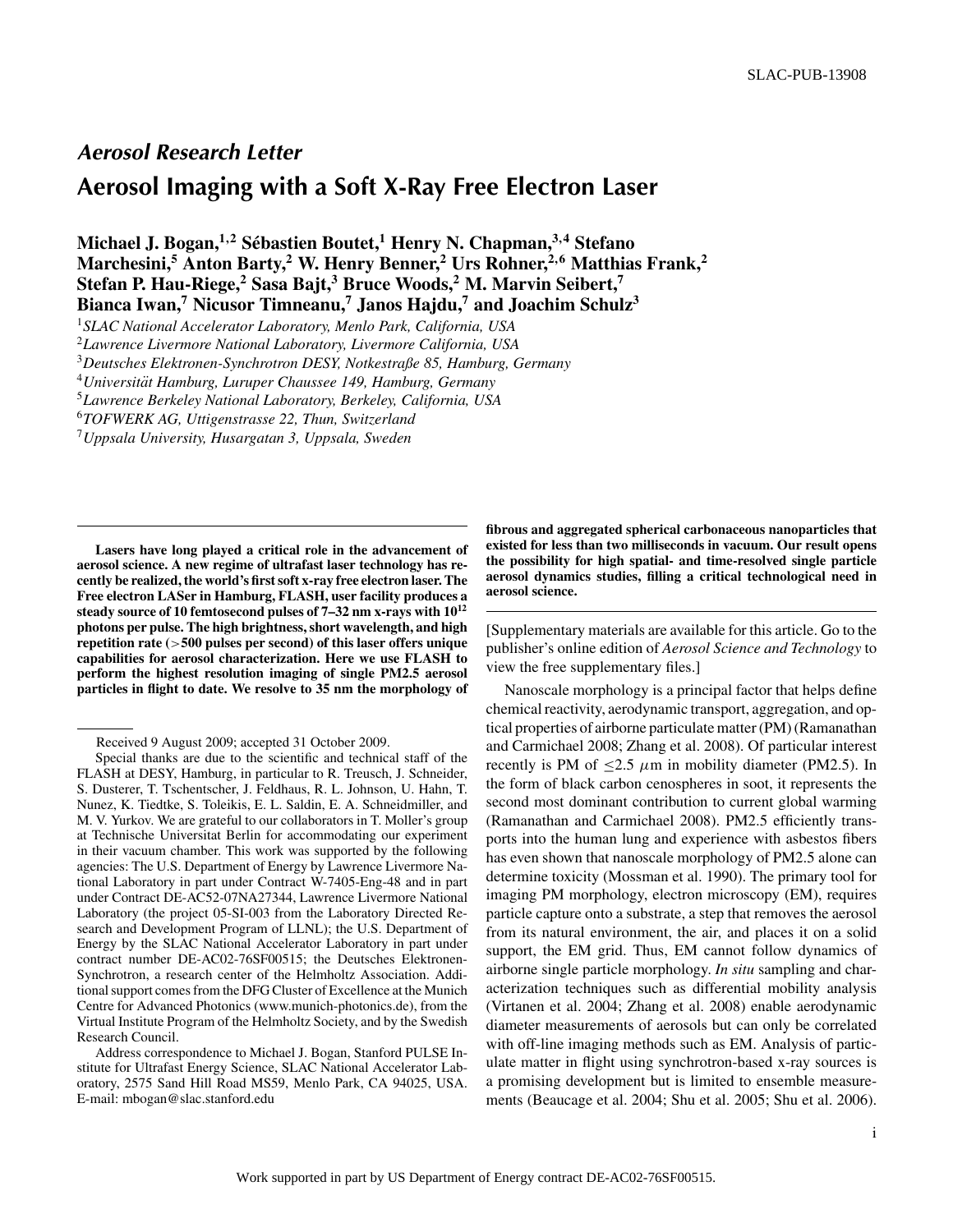X-ray tomographic microscopy can probe the 3D structure of individual inorganic nanoparticles on a substrate (Chapman et al. 2006b; Miao et al. 2006; Zahiri et al. 2008) but many aerosols are composed of radiation sensitive soft matter, limiting the resolution due to the long x-ray exposure time necessary as observed in biological imaging (Shapiro et al. 2005). Moreover, when applied to aerosols this method also requires transfer of the particles from air to a solid support. In its current state, knowledge of PM2.5 morphology and dynamics gained from airborne single particle measurements is incomplete, requiring a completely new approach to determine key relationships between morphology, mobility, aggregation, catalytic properties, and light scattering (Friedlander and Pui 2004).

These limitations in the analysis of PM can now be overcome by the realization of the first ultrafast soft x-ray free-electronlaser, FLASH (Ackermann et al. 2007), and the demonstration of its use for femtosecond diffractive imaging beyond the damage limit (Chapman 2009; Chapman et al. 2006a). Iterative transform phase retrieval techniques (Fienup 1982; Marchesini 2007) enable direct imaging of individual particles illuminated by soft x-ray FLASH pulses using the resultant diffraction pattern alone. (Bogan et al. 2008). The reconstructed electron density is essentially a 2D image qualitatively similar to electron microscopy images used to measure PM2.5 morphology (Dye et al. 2000). Previous imaging experiments at FLASH were limited in resolution to about 60 nm by the scattering geometry and the use of wavelengths longer than 13 nm (Bogan et al. 2008). For these studies on PM2.5 in flight, we extended the resolution of single particle diffractive imaging to 35 nm by capturing single-shot 2D images of PM2.5 in flight using 7 nm FLASH pulses. We also apply shape analysis methods used in electron microscopy to interpret the particle morphology from the reconstructed electron density. Two types of PM2.5 with complex morphology were investigated: aggregates of spherical polystyrene nanoparticles (carbon cenosphere analogues) and dry powder-dispersed carbon nanofibers (asbestos fiber analogues).

Figure 1 shows a schematic of the ultrafast single shot x-ray diffraction experiment used to image PM2.5. To begin, we calibrated our soft x-ray camera (Bajt et al. 2008) with a test aerosol of polystyrene spheres of known size generated by electrospraying a dilute suspension of the particles. The aerosol is delivered into the x-rays using a differentially pumped aerodynamic lens stack (Benner et al. 2008; Bogan et al. 2008). Upon coincident arrival of a particle and x-ray pulse with camera readout, the pattern of diffracted photons was recorded. Convenient separation between sample and detector ensures appropriate sampling of the angular diffraction distribution. In this lensless diffraction geometry the image resolution is defined in principle by the maximum momentum transfer recorded, while the image field of view, and hence the maximum size of the object that can be studied, is inversely proportional to the angular sampling period of the detector. The detector angular extent to reach 20 nm resolution can be achieved with a very convenient separation between sample and detector of 5 cm, and the  $2048 \times 2048$  pixels



FIG. 1. FLASH diffraction of aerosols in situ. Aerosols delivered through a differentially pumped aerodynamic lens stack are converted into a particle beam that is steered into the x-ray interaction region. FLASH is operated at 5 Hz in multi-bunch mode with 100 pulses per bunch separated by 10  $\mu$ s. Upon coincident arrival of a particle and X-ray pulse with readout of an X-ray sensitive area detector, a diffraction pattern containing particle structural information is recorded.

of the detector allows us to image objects up to 20 micron in size. For the test aerosol of spheres, radial averages match Mie theory calculations (line) of scattering from injected spheres with 88, 140, and 194 nm diameter collected with FLASH operating at 13.5 nm (Figure 2).

The morphology of test aerosols can be influenced by the method used to generate them. A nebulizer generating  $0.7-4 \mu m$ droplets was used to aerosolize a suspension of 250 nm diameter spherical polystyrene nanoparticles in 25 mM ammonium acetate. In contrast to the approximately 200 nm diameter primary droplets of the electrospray source, the nebulized droplets are large enough to contain multiple spheres. After the volatile solvent evaporates from a nebulized droplet, the resultant dry particle is typically an aggregate comprised of multiple spheres. Example diffraction patterns collected from a single 250 nm diameter sphere and aggregates with  $N = 2$ , 3, and 4 components are shown in Figure 3, top row. The coherent illumination of multiple spheres results in interference fringes that encode the number of spheres in the aggregate, their relative orientation to each other and orientation of the aggregate to the x-ray pulse. The electron density of each aggregate was reconstructed to 35 nm resolution using iterative phase retrieval with the ESPRESSO algorithm, arXiv:0809.2006v1 (Figure 3, bottom row).

As N increases, increasingly complex coherent speckles modulate the scattered signal. As with the simpler fringe patterns from few-component aggregates the diffraction pattern encodes the locations of the spheres in the aggregate. For example, Figure 4a shows a diffraction pattern collected from a large aggregate of 88 nm spheres. Travelling through vacuum at about 150 m/s, this aggregate particle was unique and existed for less than two milliseconds after exiting the aerodynamic lens stack. Based on previous time-resolved x-ray diffractive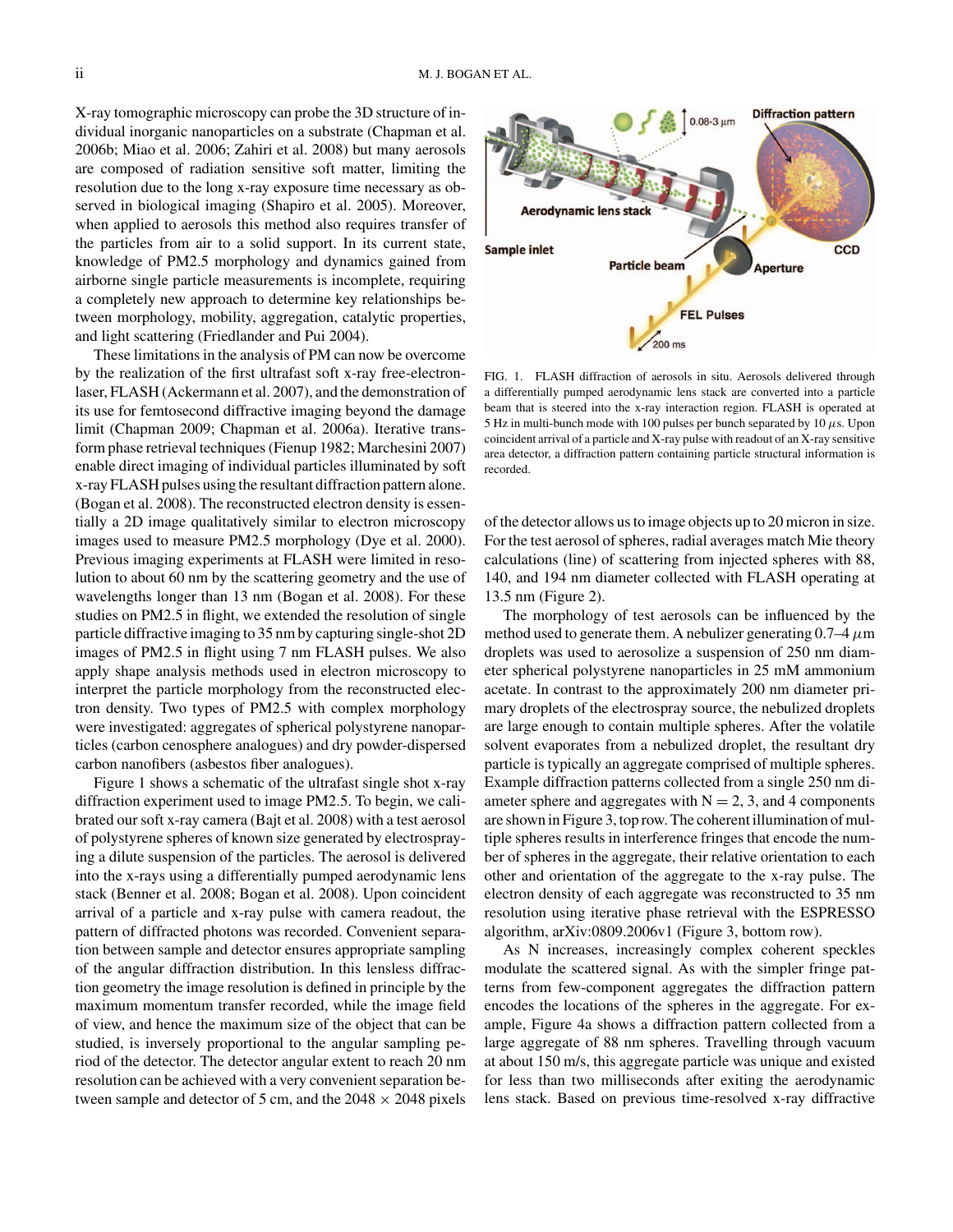

FIG. 2. FLASH diffraction patterns of single spheres and plots of corresponding radial averages (dots) collected while injecting 88 nm, 140 nm, and 194 nm diameter spherical polystyrene particles into the x-rays. Radial averages match Mie theory calculations (line) of scattering from spheres with injected particle diameters.

imaging experiments (Chapman et al. 2007), the particle was completely destroyed just picoseconds after the x-ray pulse interacted with the particle. Thus, its 3D structure cannot be obtained by proposed methods for diffraction patterns collected from identical objects (Huldt et al. 2003). Potential exists to extract additional degrees of morphological information from unique particles in flight using proposed tomographic femtosecond diffractive imaging methods (Schmidt et al. 2008), but these are currently unavailable. Here we focus on the information that can be extracted from this single-shot diffraction pattern of a unique object by applying morphological analysis methods

utilized in electron microscopy to the reconstructed electron density.

Fractal dimensions or other measures of complex particle shape such as convexity, circularity, or elongation are typically used when PM2.5 morphology is characterized by EM (Dye et al. 2000). For FLASH diffractive imaging of aerosols, the reconstructed electron density (Figure 4b) is converted to a binary image and the particle's circularity, convexity and elongation is calculated. The circularity ratio is a compactness measure assigned a value between 0 and 1. It is defined as the area of the shape of the particle to the area of a circle with the same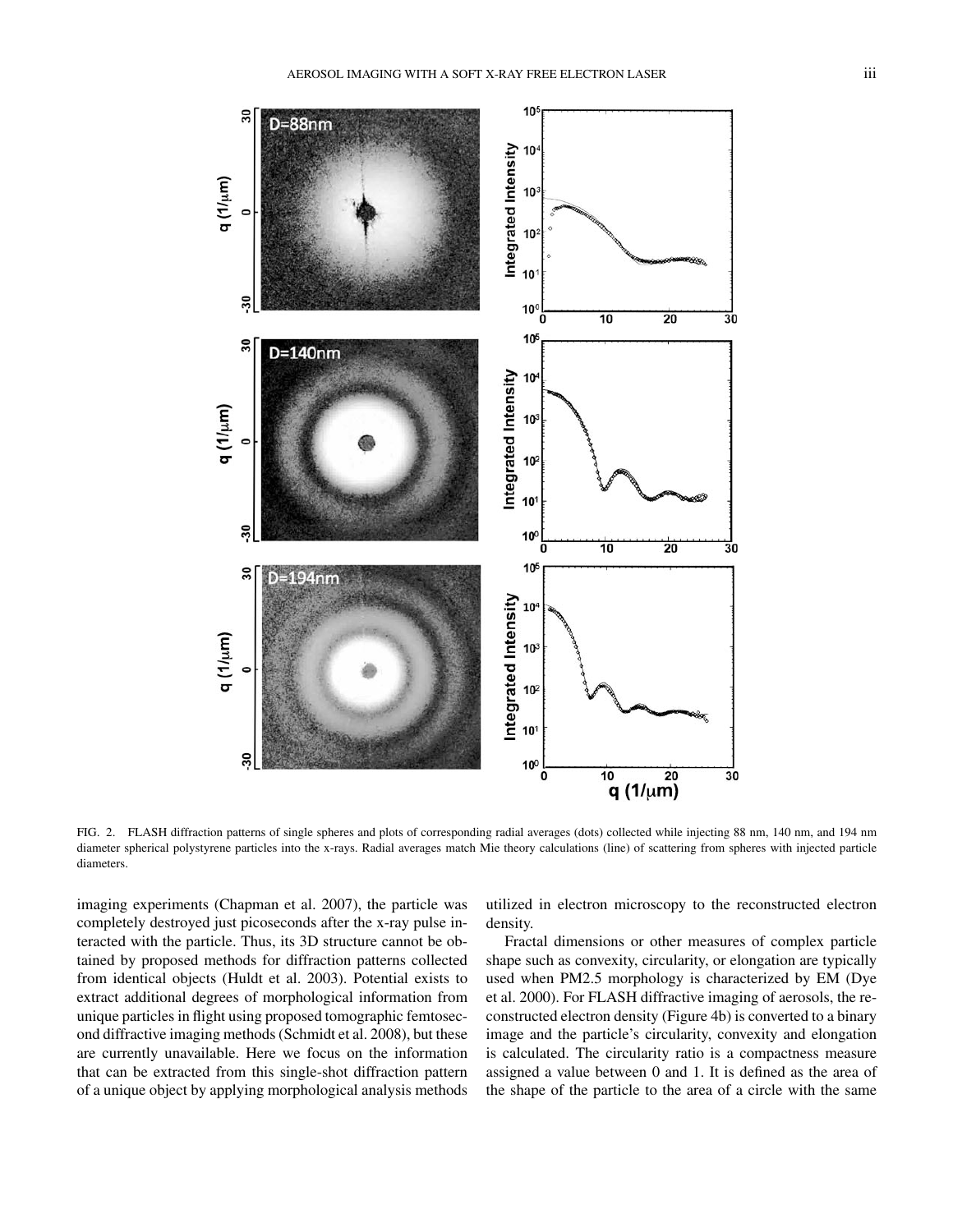

FIG. 3. FLASH diffraction patterns of single and aggregated 250 nm diameter spheres, where N equals the number of particles in the aggregate. The bottom row shows images of reconstructed electron density that were solved using ESPRESSO (arXiv:0809.2006v1).

perimeter as the particle shape. For a circle, the ratio is one; for a square, it is  $\pi/4$ ; for an infinitely long and narrow shape, it is zero. Elongation is a measure of the particle aspect ratio and is defined as 1-W/L, where W is particle width and L is particle length. Convexity measures particle roughness by dividing the convex hull perimeter (the red line surrounding the particle in Figure 4c) by the particle perimeter. Calculated parameters for the aggregate particle are listed in Figure 4c.

A second type of particle, a carbon nanofiber about 700 nm long, was also imaged. To deliver these particles into the x-rays, a dry powder of carbon nanofibers was entrained into a two liter per minute (lpm) air flow using a shaker-system upstream of the aerodynamic lens stack, similar to the method (Bon Ki et al. 2006) used for tandem mobility mass anlaysis. Figures 4d and e show the single-shot diffraction pattern and the corresponding image of the nanofiber. To increase confidence that the recovered images are correct and unique the phase-retrieval process was repeated using 500 random starts. The repeatability of the recovered images as a function of resolution measures the effective phase-retrieval transfer function (PRTF). The



FIG. 4. FLASH diffractive imaging of PM2.5 morphology. The diffraction pattern (left), reconstructed electron density (middle), and binary convex hull image (right) of an aggregate particle comprised of 88 nm spheres (top row) and a single carbon nanofiber (bottom row).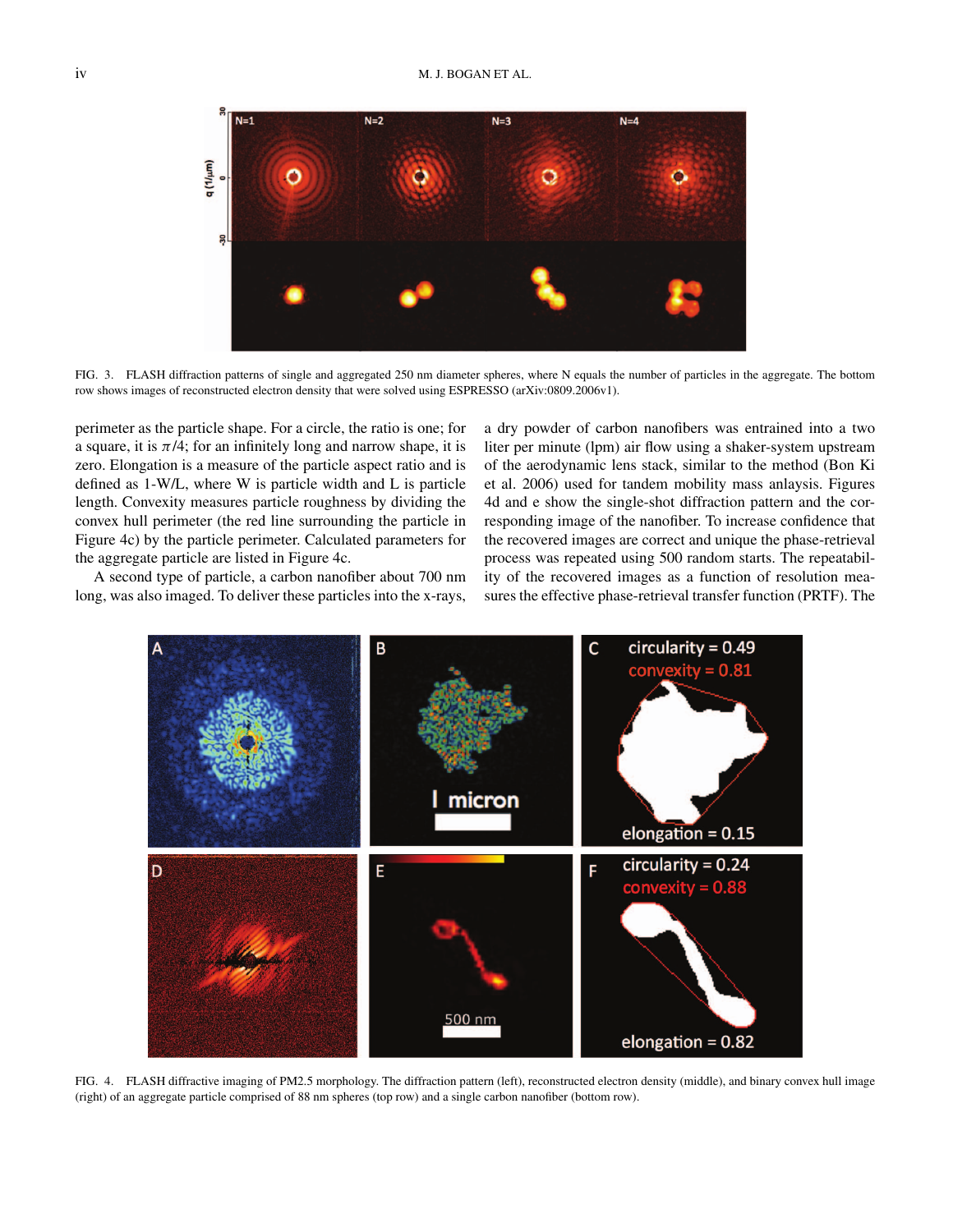half-period resolution of the PRTF is commonly quoted as the resolution of the reconstructed image, in this case 35 nm (see supplemental information). Calculated parameters from the shape analysis are shown in Figure 4f. The combination of single-shot x-ray diffraction with morphological interpretation of the reconstructed electron density shows that the nanofiber is of similar roughness, less circular, and more elongated than the aggregate particle. No other method exists for performing such a direct imaging comparison of PM2.5 nanoscale morphology from aerosols in flight.

We have reported the highest-resolution images of airborne PM2.5 ever recorded.FLASH diffractive imaging of aerosols in flight provides high-resolution morphological information on single particles that have not been modified by capture on a substrate. The approach complements EM studies but has sample penetration depth advantages inherent to x-rays. Subnanometer resolution has been predicted for single-shot diffractive imaging using hard x-ray lasers (Bergh et al. 2008), suggesting that even higher-resolution aerosol dynamics studies required to solve challenges in particulate inhalation-induced genetic damage (Baccarelli et al. 2009), inhalable pharmaceuticals (Groneberg et al. 2003), black carbon influence on global climate (Ramanathan and Carmichael 2008), and even accretion in protoplanetary discs (Throop et al. 2001) can be addressed in the future. A FLASH upgrade is expected to enable lasing at 4.5 nm in 2010, and early commissioning experiments have already begun at the Linac Coherent Light Source, which is lasing at 0.15 nm. Exploration of the limit of detection for morphological determination with hard x-ray FELs is warranted. Such studies would provide empirical values for the number of scattered photons from well-defined materials, information critical to simulations of the determination of biological structure by single particle diffractive imaging. Based on our previous work with fixed target samples (Barty et al. 2008; Chapman et al. 2007), measurements of dynamical processes in single particles initiated by ultrafast laser pulses will be a worthwhile extension of single particle diffractive imaging.

## **REFERENCES**

Ackermann, W., Asova, G., Ayvazyan, V., Azima, A., Baboi, N., Bahr, J., Balandin, V., Beutner, B., Brandt, A., Bolzmann, A., Brinkmann, R., Brovko, O. I., Castellano, M., Castro, P., Catani, L., Chiadroni, E., Choroba, S., Cianchi, A., Costello, J. T., Cubaynes, D., Dardis, J., Decking, W., Delsim Hashemi, H., Delserieys, A., Di Pirro, G., Dohlus, M., Dusterer, S., Eckhardt, A., Edwards, H. T., Faatz, B., Feldhaus, J., Flottmann, K., Frisch, J., Frohlich, L., Garvey, T., Gensch, U., Gerth, C., Gorler, M., Golubeva, N., Grabosch, H. J., Grecki, M., Grimm, O., Hacker, K., Hahn, U., Han, J. H., Honkavaara, K., Hott, T., Huning, M., Ivanisenko, Y., Jaeschke, E., Jalmuzna, W., Jezynski, T., Kammering, R., Katalev, V., Kavanagh, K., Kennedy, E. T., Khodyachykh, S., Klose, K., Kocharyan, V., Korfer, M., Kollewe, M., Koprek, W., Korepanov, S., Kostin, D., Krassilnikov, M., Kube, G., Kuhlmann, M., Lewis, C. L. S., Lilje, L., Limberg, T., Lipka, D., Lohl, F., Luna, H., Luong, M., Martins, M., Meyer, M., Michelato, P., Miltchev, V., Moller, W. D., Monaco, L., Muller, W. F. O., Napieralski, O., Napoly, O., Nicolosi, P., Nolle, D., Nunez, T., Oppelt, A., Pagani, C., Paparella, R., Pchalek, N., Pedregosa

Gutierrez, J., Petersen, B., Petrosyan, B., Petrosyan, G., Petrosyan, L., Pfluger, J., Plonjes, E., Poletto, L., Pozniak, K., Prat, E., Proch, D., Pucyk, P., Radcliffe, P., Redlin, H., Rehlich, K., Richter, M., Roehrs, M., Roensch, J., Romaniuk, R., Ross, M., Rossbach, J., Rybnikov, V., Sachwitz, M., Saldin, E. L., Sandner, W., Schlarb, H., Schmidt, B., Schmitz, M., Schmuser, P., Schneider, J. R., Schneidmiller, E. A., Schnepp, S., Schreiber, S., Seide, I. M., Sertore, D., Shabunov, A. V., Simon, C., Simrock, S., Sombrowski, E., Sorokin, A. A., Spanknebel, P., Spesyvtsev, R., Staykov, L., Steffen, B., Stephan, F., Stulle, F., Thom, H., Tiedtke, K., Tischer, M., Toleikis, S., Treusch, R., Trines, D., Tsakov, I., Vogel, E., Weiland, T., Weise, H., Wellhofer, M., Wendt, M., Will, I., Winter, A., Wittenburg, K., Wurth, W., Yeates, P., Yurkov, M. V., Zagorodnov, I., and Zapfe, K. (2007). Operation of a Free-Electron Laser from the Extreme Ultraviolet to the Water Window. *Nat. Photonics* 1:336–342.

- Baccarelli, A., Wright, R. O., Bollati, V., Tarantini, L., Litonjua, A. A., Suh, H. H., Zanobetti, A., Sparrow, D., Vokonas, P. S., and Schwartz, J. (2009). Rapid DNA Methylation Changes after Exposure to Traffic Particles. *Am. J. Respir. Crit. Care Med.* 179:572–578.
- Bajt, S., Chapman, H. N., Spiller, E., Alameda, J., Woods, B. W., Frank, M., Bogan, M. J., Barty, A., Boutet, S., Marchesini, S., Hau-Riege, S. P., Hajdu, J., and Shapiro, D. (2008). A Camera for Coherent Diffractive Imaging and Holography with a Soft-X-Ray Free Electron Laser. *Appl. Opt.* 47:1673– 1683.
- Barty, A., Boutet, S., Bogan, M. J., Hau-Riege, S., Marchesini, S., Sokolowski-Tinten, K., Stojanovic, N., Tobey, R., Ehrke, H., Cavalleri, A., Dusterer, S., Frank, M., Bajt, S., Woods, B. W., Seibert, M. M., Hajdu, J., Treusch, R., and Chapman, H. N. (2008). Ultrafast Single-Shot Diffraction Imaging of Nanoscale Dynamics. *Nat. Photonics* 2:415–419.
- Beaucage, G., Kammler, H. K., Mueller, R., Strobel, R., Agashe, N., Pratsinis, S. E., and Narayanan, T. (2004). Probing the Dynamics of Nanoparticle Growth in a Flame Using Synchrotron Radiation. *Nat. Materials* 3:370–374.
- Benner, W. H., Bogan, M. J., Rohner, U., Boutet, S., Woods, B., and Frank, M. (2008). Non-Destructive Characterization and Alignment of Aerodynamically Focused Particle Beams Using Single Particle Charge Detection. *J. Aerosol Sci.* 39:917–928.
- Bergh, M., Huldt, G., Timneanu, N., Maia, F. R. N. C., and Hajdu, J. (2008). Feasibility of Imaging Living Cells at Subnanometer Resolutions by Ultrafast X-Ray Diffraction. *Quar. Rev. Biophys.* 41:181–204.
- Bogan, M. J., Benner, W. H., Boutet, S., Rohner, U., Frank, M., Barty, A., Seibert, M. M., Maia, F. R. N. C., Marchesini, S., Bajt, S., Woods, B. W., Riot, V., Hau-Riege, S. P., Marklund, E., Spiller, E., Svenda, M., Hajdu, J., and Chapman, H. N. (2008). Single Particle X-Ray Diffractive Imaging. *Nano. Lett.* 8:310–316.
- Bon Ki, K., Mark, S. E., Andrew, D. M., Mark, R. S., and Peter, H. M. (2006). In Situ Structure Characterization of Airborne Carbon Nanofibres by a Tandem Mobility-Mass Analysis. *Nanotechnology*:3613.
- Chapman, H. N. (2009). X-Ray Imaging Beyond the Limits. *Nat. Materials* 8:299–301.
- Chapman, H. N., Barty, A., Bogan, M. J., Boutet, S., Frank, M., Hau-Riege, S. P., Marchesini, S., Woods, B. W., Bajt, S., Benner, W. H., London, R. A., Plonjes, E., Kuhlmann, M., Treusch, R., Dusterer, S., Tschentscher, T., Schneider, J. R., Spiller, E., Moller, T., Bostedt, C., Hoener, M., Shapiro, D. A., Hodgson, K. O., van der Spoel, D., Burmeister, F., Bergh, M., Caleman, C., Huldt, G., Seibert, M. M., Maia, F. R. N. C., Lee, R. W., Szoke, A., Timneanu, N., and Hajdu, J. (2006a). Femtosecond Diffractive Imaging with a Soft-X-Ray Free-Electron Laser. *Nat. Physics* 2:839–843.
- Chapman, H. N., Barty, A., Marchesini, S., Noy, A., Hau-Riege, S. P., Cui, C., Howells, M. R., Rosen, R., He, H., Spence, J. C. H., Weierstall, U., Beetz, T., Jacobsen, C., and Shapiro, D. (2006b). High-Resolution Ab Initio Three-Dimensional X-Ray Diffraction Microscopy. *J. Opt. Soc. Amer. A* 23:1179– 1200.
- Chapman, H. N., Hau-Riege, S. P., Bogan, M. J., Bajt, S., Barty, A., Boutet, S., Marchesini, S., Frank, M., Woods, B. W., Benner, W. H., London, R. A., Rohner, U., Szoke, A., Spiller, E., Moller, T., Bostedt, C., Shapiro, D., Kuhlmann, M., Treusch, R., Plonjes, E., Burmeister, F., Bergh, M., Caleman,